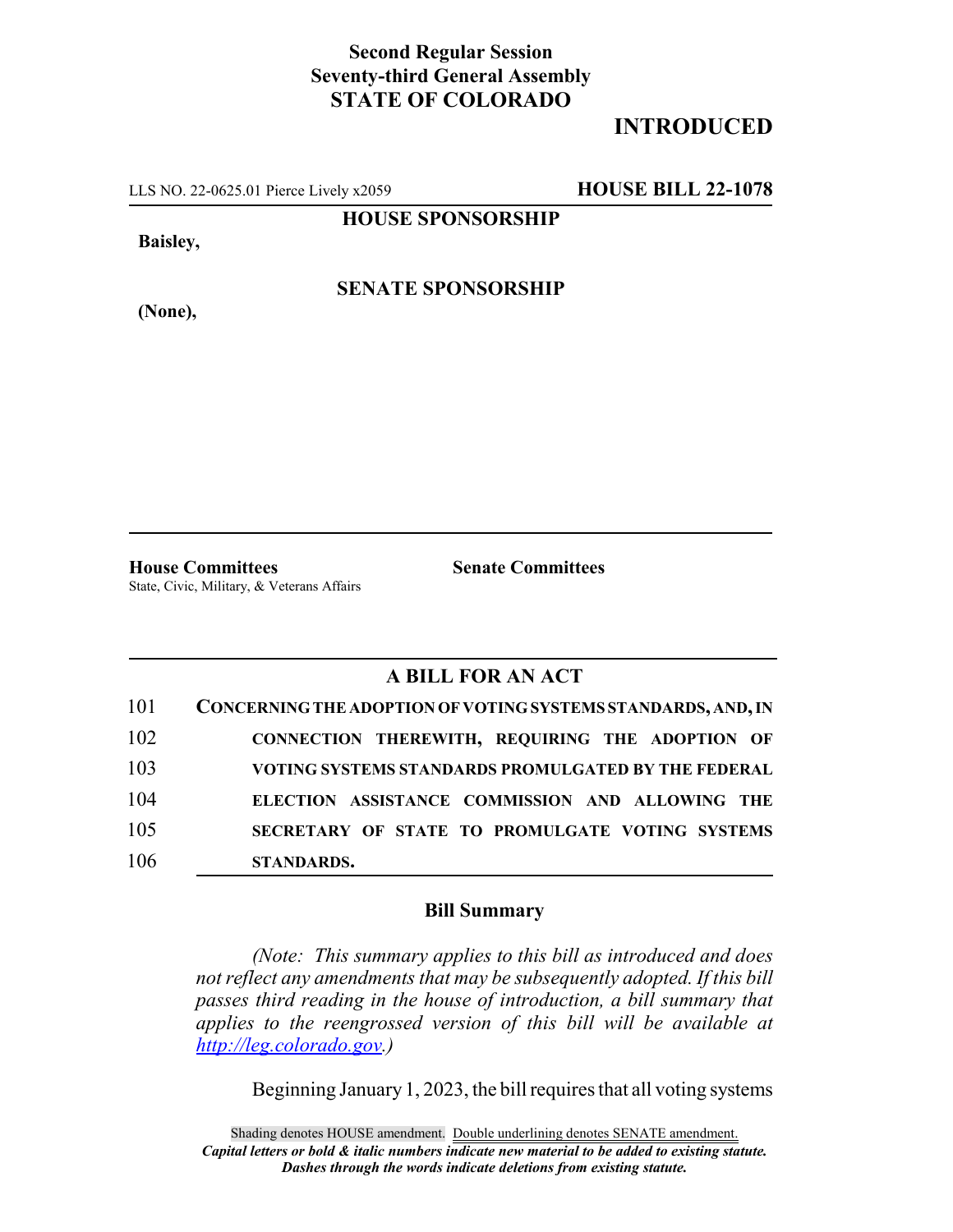and voting equipment satisfy the latest voting systems standards promulgated by the federal election assistance commission. The bill also allows the secretary of state to promulgate rules requiring that voting systems and voting equipment satisfy additional requirements, so long as such requirements meet or exceed the latest voting systems standards promulgated by the federal election assistance commission.

 *Be it enacted by the General Assembly of the State of Colorado:* **SECTION 1.** In Colorado Revised Statutes, 1-5-601.5, **amend as it will become effective July 1, 2022,** (1); and **add** (1.5) as follows: **1-5-601.5. Compliance with federal requirements - repeal.** (1) (a) All voting systems and voting equipment offered for sale on or after May 28, 2004, must meet the voting systems standards that were promulgated in 2002 by the federal election commission. At his or her discretion, the secretary of state may require by rule that voting systems and voting equipment satisfy voting systems standards promulgated after January 1, 2008, by the federal election assistance commission as long as such standards meet or exceed those promulgated in 2002 by the federal election commission. Subject to section 1-5-608.2, nothing in this section shall be construed to require any political subdivision to replace a voting system that is in use prior to May 28, 2004. (b) THIS SUBSECTION (1) IS REPEALED, EFFECTIVE JANUARY 1, 2023. (1.5) BEGINNING JANUARY 1, 2023, ALL VOTING SYSTEMS AND

 VOTING EQUIPMENT MUST SATISFY THE LATEST VOTING SYSTEMS STANDARDS PROMULGATED BY THE FEDERAL ELECTION ASSISTANCE COMMISSION. THE SECRETARY OF STATE MAY PROMULGATE RULES REQUIRING THAT VOTING SYSTEMS AND VOTING EQUIPMENT SATISFY ADDITIONAL REQUIREMENTS, SO LONG AS SUCH REQUIREMENTS MEET OR